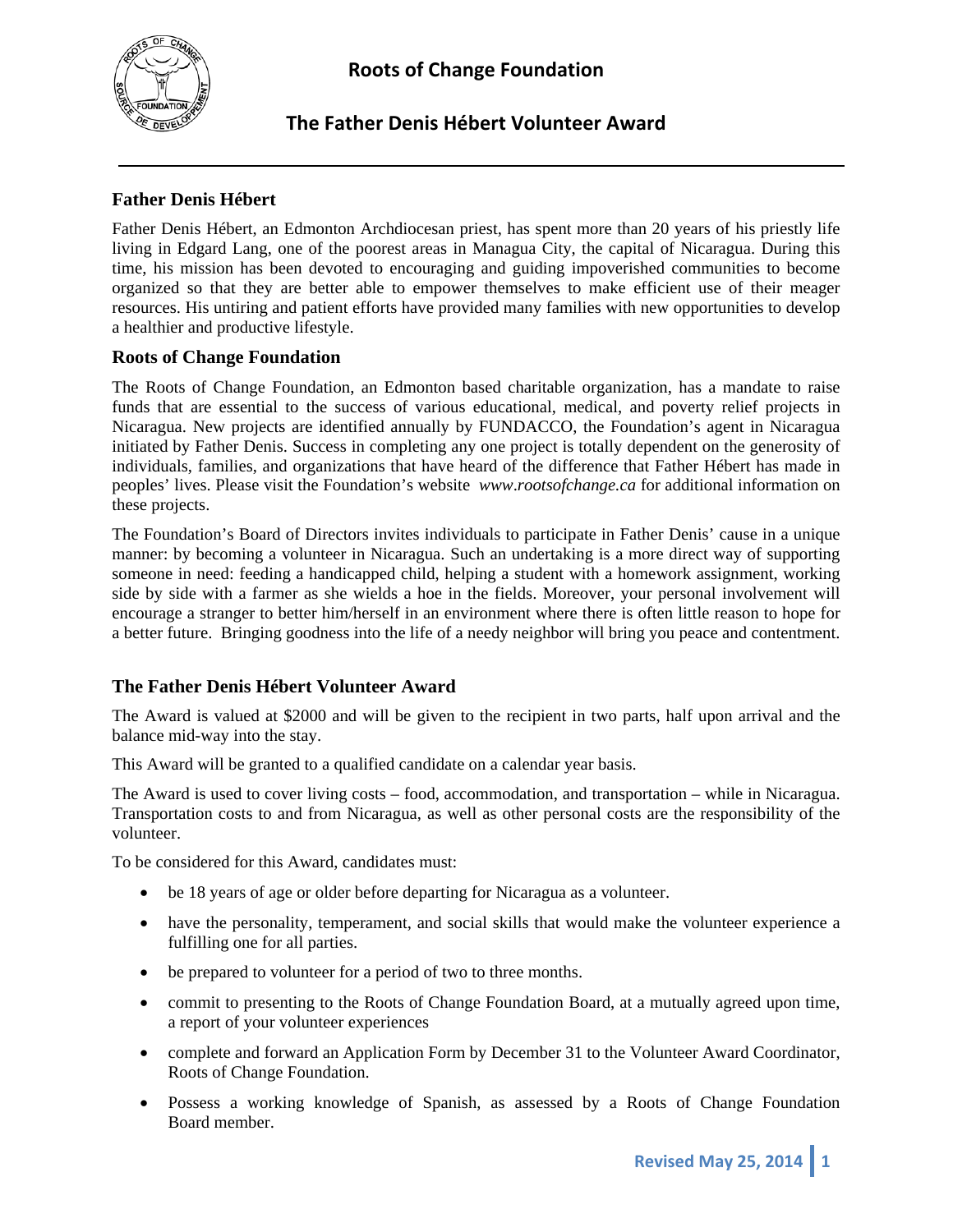

### **APPLICATION INSTRUCTIONS**

- **1.** Complete the attached Application Form (also available at www.rootsofchange.ca)
- **2.** Submit an essay
	- Complete and attach to the Application Form a thoughtful essay (minimum one page) in which you express your reasons for wanting to spend time with the poor in Nicaragua.

#### *Some ideas to consider in your essay*

- *a)* What would you like to do as a volunteer?
- b) What personal attributes do you have that would likely make your volunteer experience a successful one?
- c) What motivates you to consider taking on this responsibility?
- d) Do you have the inner strength to carry you through the emotional side of your volunteer journey in a foreign land, particularly if you are the only volunteer on site? (Your commitment would be for two to three months.)
- **3.** Letters of Reference

**Two** letters of reference are required for your application – select two from the following list:

- Teacher or administrator from your present school (if applicable)
- A family member
- A parish priest
- If working, your immediate supervisor
- If already volunteering, the person you report to
- **4.** Assemble your application, sign and date it.
- **5.** Submit the completed application to:

Volunteer Award Coordinator Roots of Change Foundation P.O. Box 92 St. Albert, AB T8N 0B8

Please note:

- Applications and supporting material are confidential and become the property of the Roots of Change Foundation and will not be returned. Please retain a copy for your own records.
- Decisions are final. Only the successful recipient will be notified by the Volunteer Award Coordinator.
- The award may not be granted in any given year.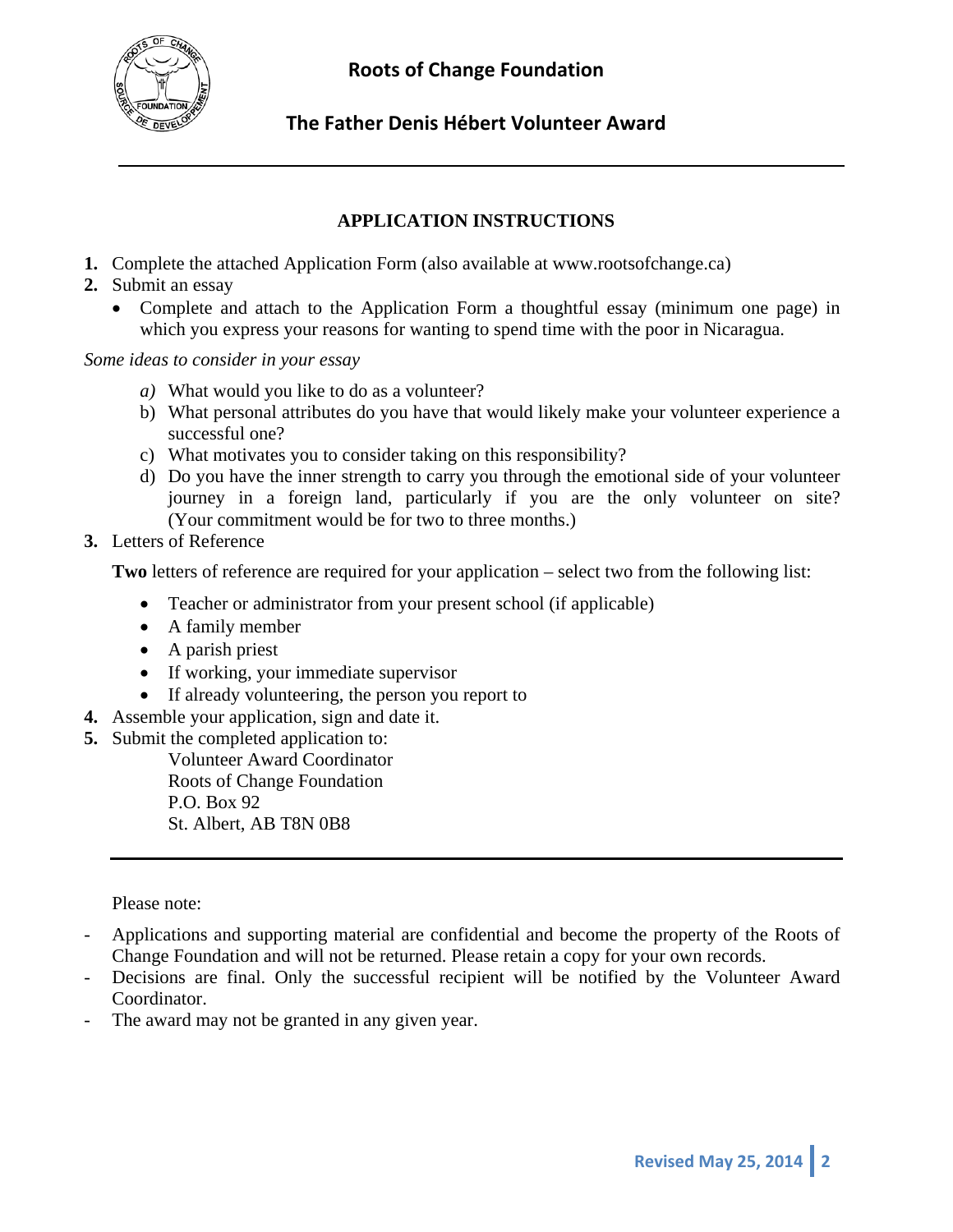

#### **INSTRUCTIONS FOR REFEREES**

You have been asked to provide a Letter of Reference for the Roots of Change Foundation Father Denis Hébert Volunteer Award. Your letter forms an important part of the candidate's application.

Applicants are expected to have a number of personal and social skills that are necessary in order to make a volunteer's experience in Nicaragua a worthwhile and fulfilling one for all parties.

Please be frank in describing why the applicant would be worthy of this Award.

Reference letters are confidential; therefore; please return your letter to the applicant in a sealed envelope, labeled with your name and the applicant's name. The applicant is responsible for forwarding your letter to the Volunteer Award Coordinator, Roots of Change Foundation.

Applicants have until December 31 to complete the application process. Please ensure that your letter is available before that important date.

Reference letters should be typed, signed and dated. Also, at the top of the letter, please include:

- Name of the applicant
- Your name
- Your phone number
- Your occupation/position
- Your place of work
- Your relationship to the applicant
- If appropriate, the length of time you have known the applicant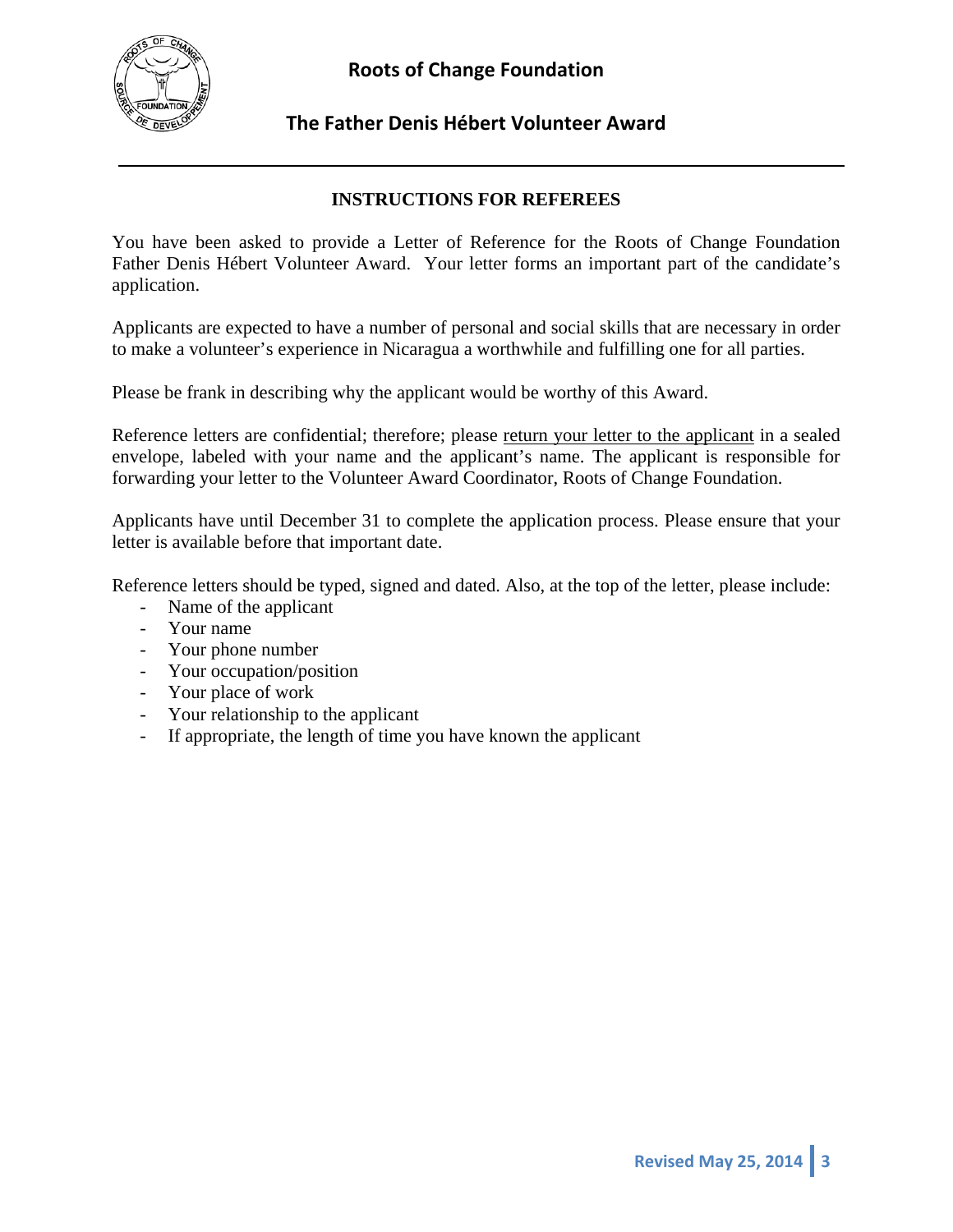

# **APPLICATION FORM**

#### **Personal Information**

| Last name                                               | First name     | Date of birth |  |
|---------------------------------------------------------|----------------|---------------|--|
| <b>Mailing Address</b>                                  | City, Province | Postal Code   |  |
|                                                         |                |               |  |
| Telephone (land line/cell)                              |                | E-mail        |  |
| <b>Extracurricular and Community Service Activities</b> |                |               |  |
|                                                         |                |               |  |
|                                                         |                |               |  |
|                                                         |                |               |  |

#### **Applicant Signature**

I certify that the information contained in this application is complete and correct. I understand that in order to be considered for a Father Denis Hébert Volunteer Award that my application, essay and letters of reference will be forwarded to the Volunteer Award Coordinator. I also agree that Roots of Change Foundation may use my name and Award information in its various publications**,** website, presentations, and announcements for purposes deemed to be in the Foundation's interests.

Signature Date